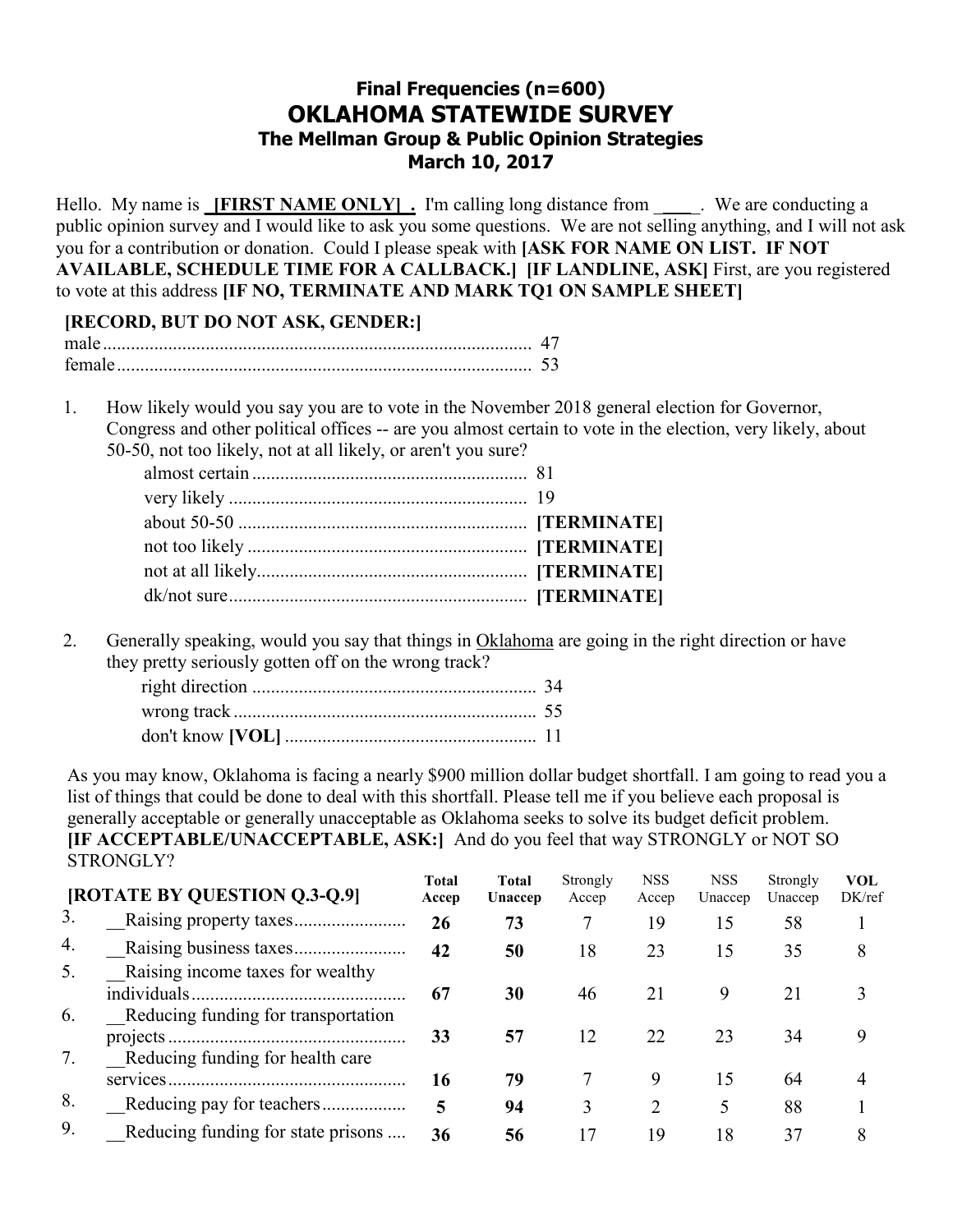10. Which of the following statements comes closer to your point of view? **[ROTATE STATEMENTS]**

**Statement A:** Prisons are a government spending program, and just like any other government spending program, they need to be put to the cost-benefit test to make sure that society is benefiting from locking offenders up, compared to punishing them in other ways.

#### **OR**

**Statement B:** It may be more expensive to lock up criminals compared to punishing them other ways, but we need to make sure offenders go to prison so they learn the consequences of breaking the law.

**[IF A OR B, ASK:]** Do you feel that way strongly or not so strongly?

11. Which of the following statements comes closer to your point of view? **[ROTATE STATEMENTS]**

**Statement A:** One out of every 110 American adults is in prison. That's too many, and it costs too much especially because there are more effective, less expensive alternatives to prison for nonviolent offenders. Expanding use of those alternatives is the best way to reduce crime.

## **OR**

**Statement B:** People who commit crimes belong behind bars—end of story. It may cost a lot of money to run prisons, but it would cost society more in the long run if more criminals were on the street.

**[IF A OR B, ASK:]** Do you feel that way strongly or not so strongly?

12. One proposal is to shorten prison sentences for non-violent offenders and using the money saved to pay for stronger probation and parole and more substance abuse and mental health treatment for offenders. Would you find this proposal generally acceptable or generally unacceptable?

**[IF ACCEPTABLE/UNACCEPTABLE, ASK:]** And do you feel that way STRONGLY or NOT SO STRONGLY?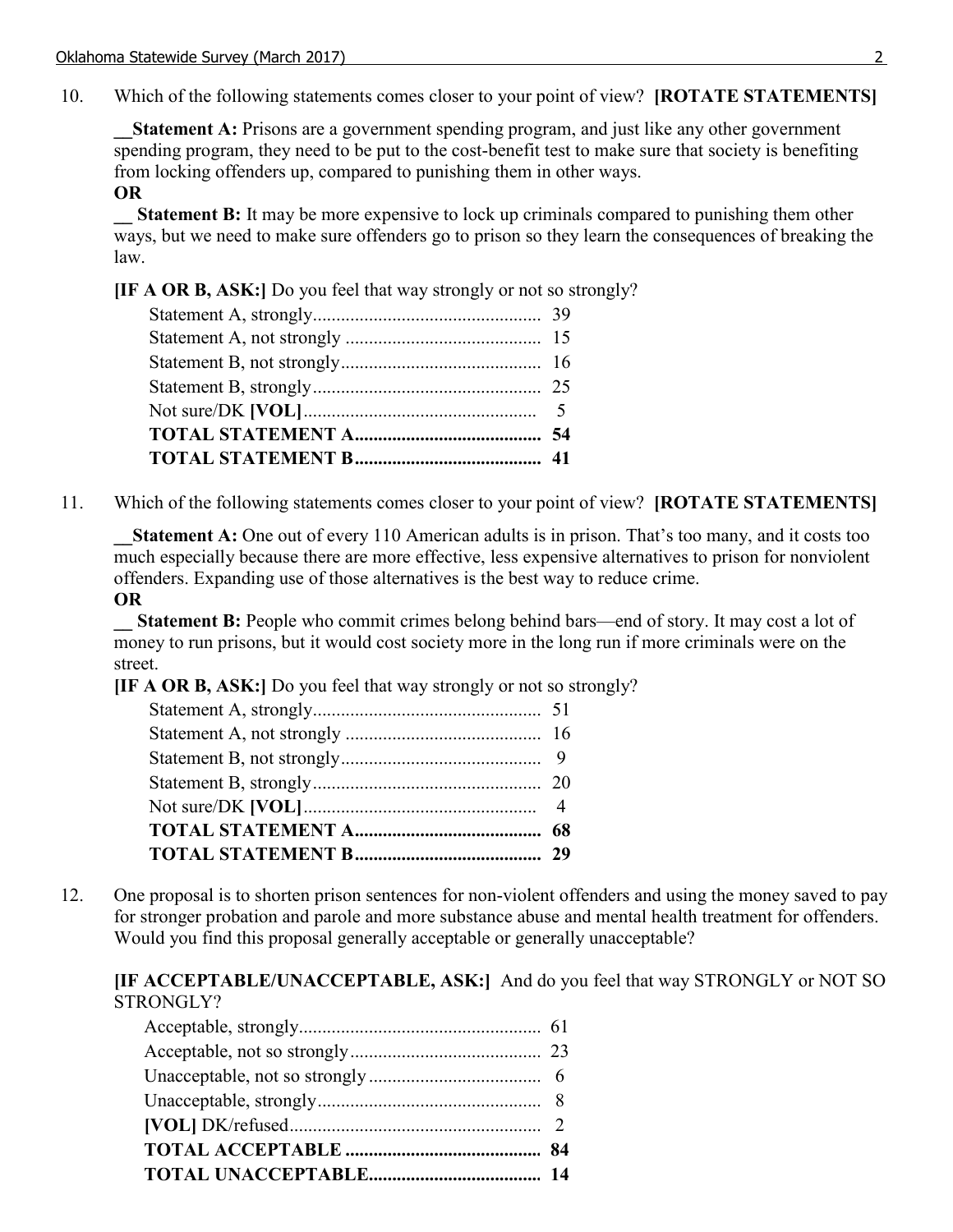13. Offenders on probation or parole can be required to serve a prison sentence if they don't comply with certain rules. If an offender breaks one of these rules, for example fails a drug test or misses a curfew, but does not commit a new crime, the offender has committed a technical violation. Which of the following three statements comes closer to your point of view about a technical violation like this?

## **[ROTATE STATEMENTS TOP TO BOTTOM, BOTTOM TO TOP]**

**Statement A.** The offender should be sent back to prison for up to the remainder of their sentence, which could be several years, because they violated requirements of their probation or parole **OR** 

**Statement B.** The offender should be sent back to prison for a shorter period of time, such as one or two months, and then return to probation or parole, to make clear there are consequences for not complying with the requirements

#### **OR**

**Statement C.** The offender should be required to participate in treatment and other programs designed to change their behavior instead of sending them back to prison, because these kinds of violations are not that serious.

**[IF A OR B OR C, ASK:]** Do you feel that way strongly or not so strongly?

14. People on probation or parole are under supervision by government officials for some time, usually a number of years, to confirm they follow certain rules. Some people have proposed allowing people to earn reductions in the amount of time they are under supervision for participating in programs like substance abuse and mental health treatment, or for good behavior like getting a job. Would you find such a proposal generally acceptable or generally unacceptable?

**[IF ACCEPTABLE/UNACCEPTABLE, ASK:]** And do you feel that way STRONGLY or NOT SO STRONGLY?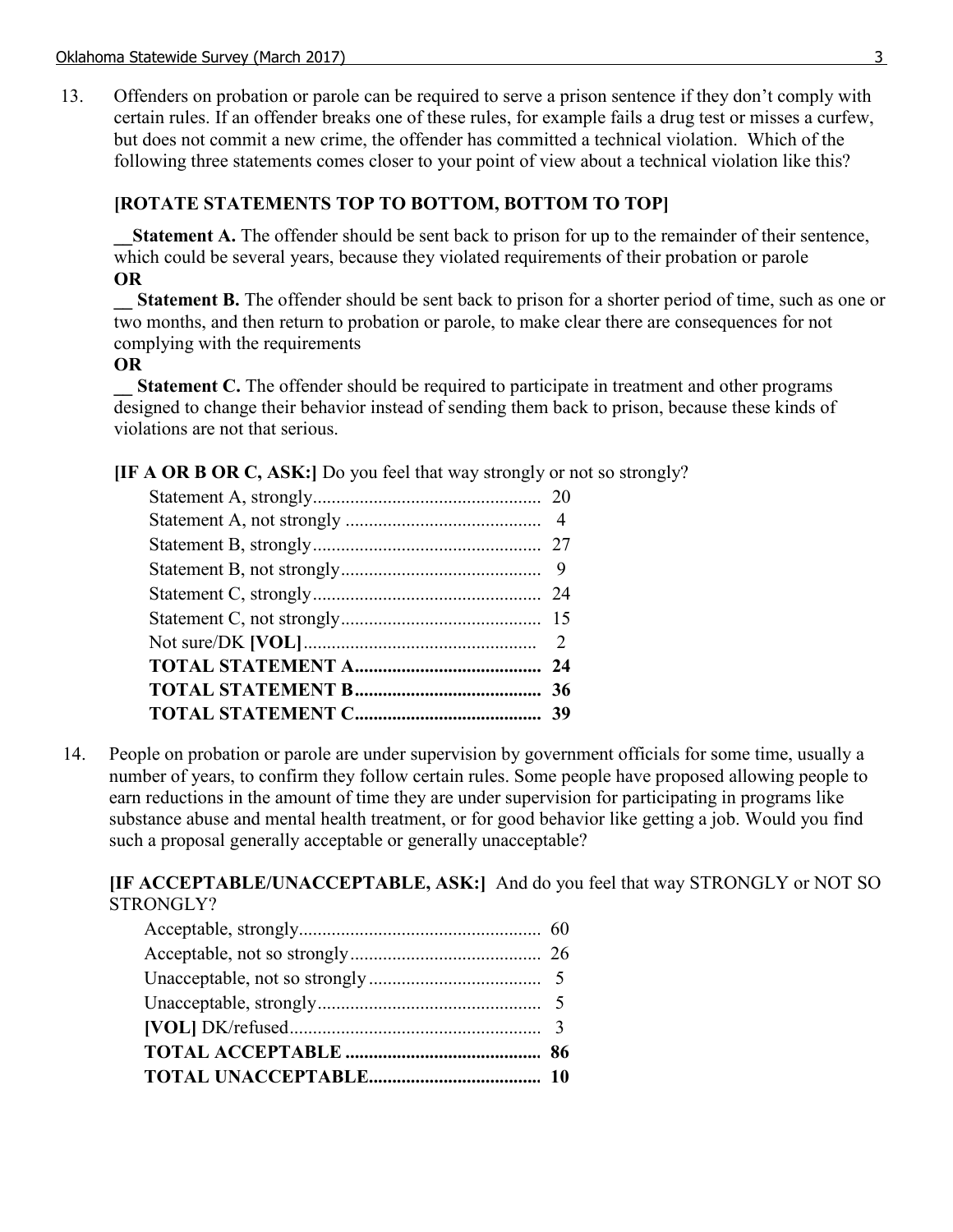15. Which of the following statements comes closer to your point of view? **[ROTATE STATEMENTS]**

**Statement A:** People who sell drugs should face up to life in prison because they need to be punished.

#### **OR**

**Statement B:** People who sell drugs must be held accountable, but shouldn't necessarily serve life in prison, because they should have a chance to rehabilitate themselves.

**[IF A OR B, ASK:]** Do you feel that way strongly or not so strongly?

16. In Oklahoma, one proposal is to reduce the penalties for all drug offenses, except for the highest-level dealers. Now I'm going to tell you what supporters and opponents of the plan to reduce penalties on lower level drug offenders say and ask whether you favor or oppose it.

## **[ROTATE PARAGRAPHS]**

\_\_ **Supporters** say research shows long prison terms should be used on the high-level drug dealers who profit the most from the illegal drug market. Sentencing lower-level street dealers, who may be addicts themselves, to longer prison terms is not effective. Street dealers should be punished, but not in ways that prevent them from becoming productive citizens in the future.

**Opponents** of this proposal say that even lower-level drug dealers need to serve long prison sentences to keep them off the streets and to deter others. Reducing penalties for drug dealers sends the wrong message.

Do you favor or oppose reducing penalties for lower-level drug offenses? **[IF FAV/OPP:]** Do you feel that way strongly or not so strongly?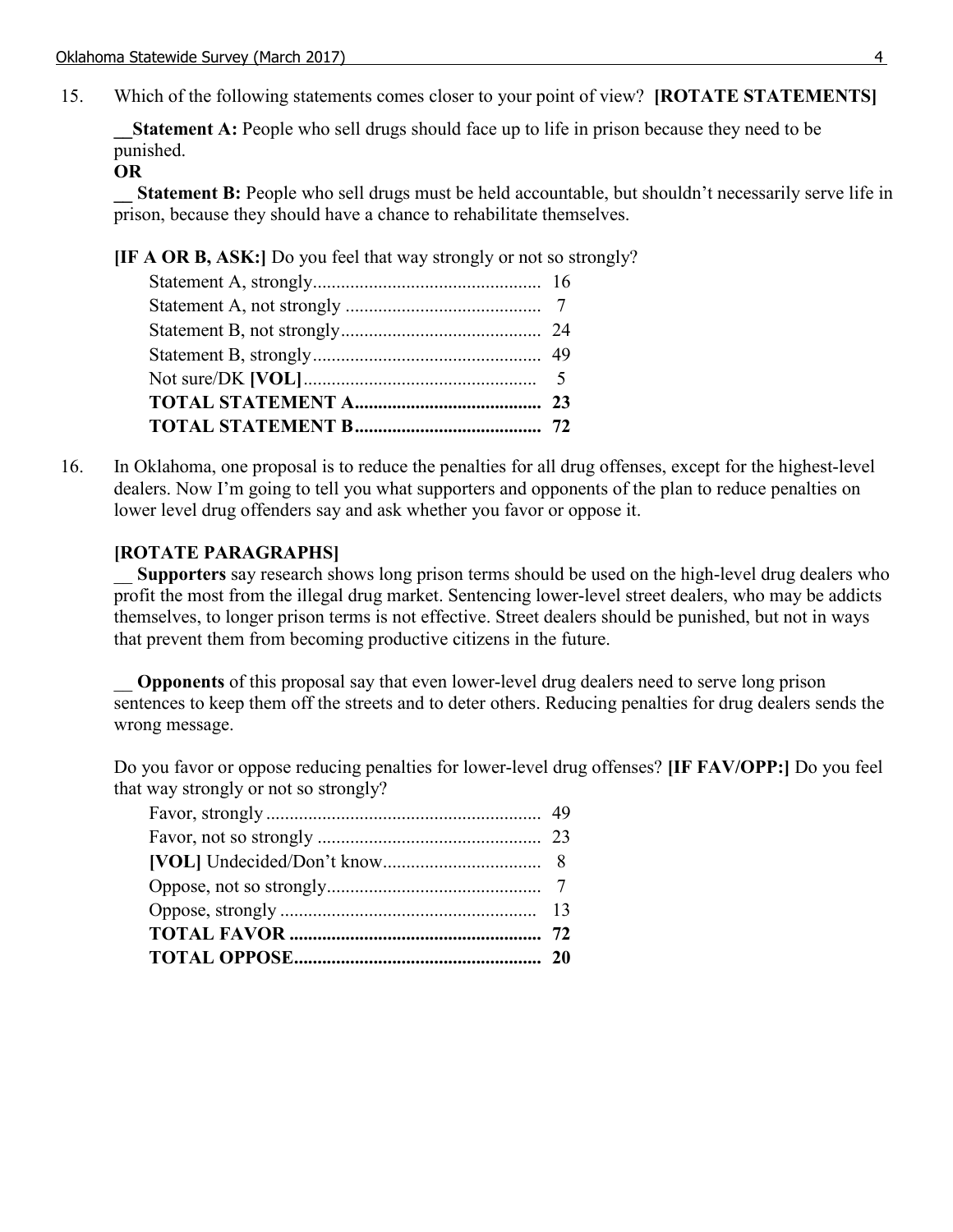# 17. Which of the following statements comes closer to your point of view? **[ROTATE STATEMENTS]**

**Statement A**. Our goal should be to make it less likely that non-violent offenders commit another crime, and we have other ways of accomplishing that goal that are both more effective and less expensive than prison. We should be using those alternatives more, and prison less, for non-violent offenders.

# **OR**

**Statement B** Some non-violent offenders commit serious drug or property crimes, and they should be punished with a prison sentence for those crimes. The best way to stop these offenders from committing another crime is to demonstrate there are serious consequences for breaking the law

**[IF A OR B, ASK:]** Do you feel that way strongly or not so strongly?

# **THANK YOU. THE FEW REMAINING QUESTIONS ARE FOR STATISTICAL PURPOSES ONLY.**

18. Have you or a member of your immediate family been a victim of a violent crime?

**[IF YES. ASK:]** And does that apply to you, to someone else in your household or both?

19. Have you or a member of your immediate family been a victim of a non-violent crime?

**[IF YES. ASK:]** And does that apply to you, to someone else in your household or both?

20. Have you or someone in your immediate family ever been in prison or on probation or parole? **[IF YES. ASK:]** And does that apply to you, to someone else in your household or both?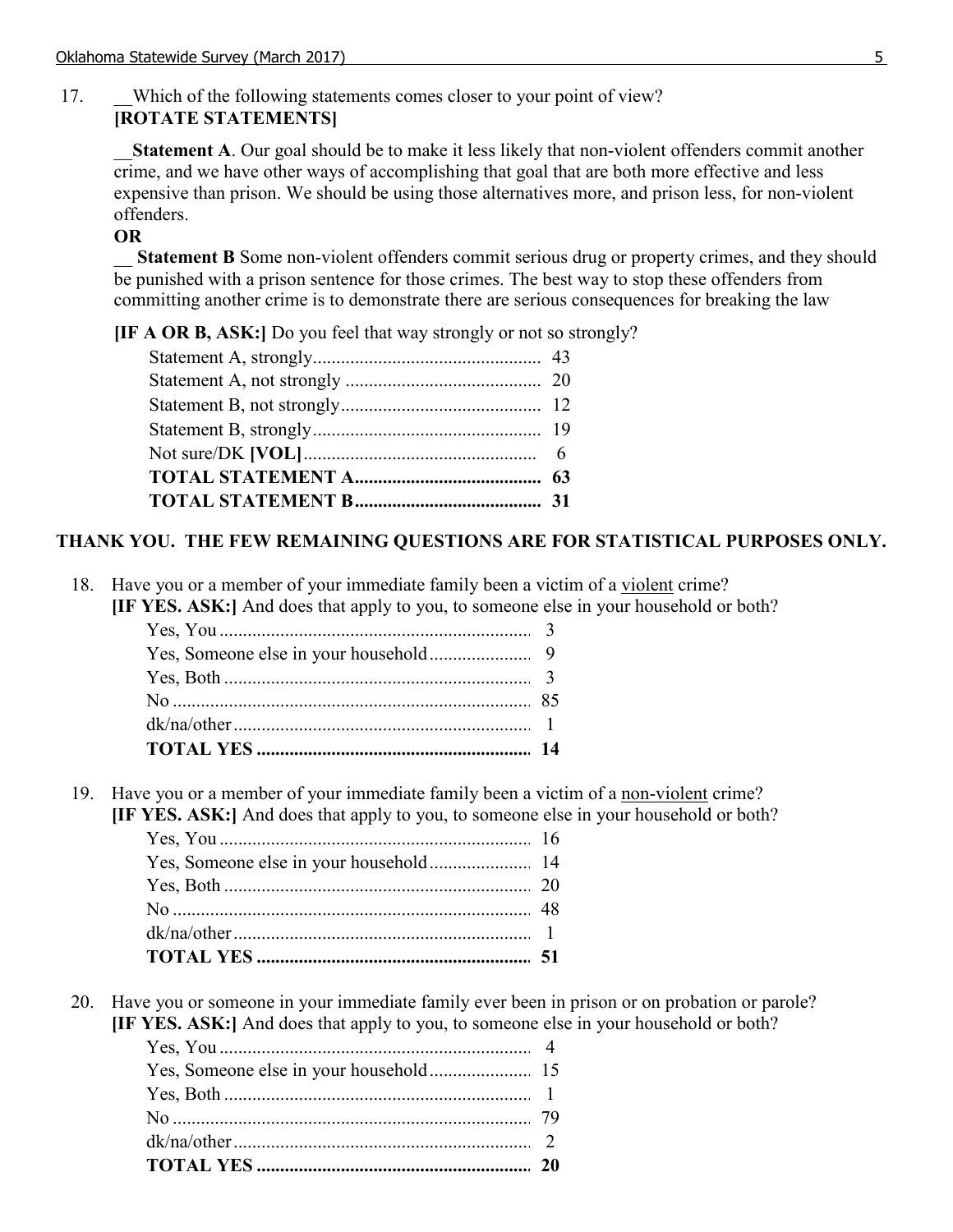- 21. Are you or someone in your immediate family active in Law Enforcement?
	- **[IF YES. ASK:]** And does that apply to you, to someone else in your household or both?

# 22. What is your age? **[CODE ACTUAL AGE. REFUSED=99**]

# 23. What was the last level of schooling you completed?

|                                    | 2                       |
|------------------------------------|-------------------------|
|                                    | 19                      |
|                                    | $\overline{\mathbf{3}}$ |
|                                    | 20                      |
|                                    | 10                      |
|                                    | 29                      |
|                                    |                         |
|                                    | 1                       |
|                                    | 21                      |
| <b>TOTAL VOCA/SOME COLL/2-YEAR</b> | 33                      |
|                                    | 44                      |

24. Generally speaking, do you think of yourself as a Republican, a Democrat, an independent, or something else? **[IF REPUBLICAN OR DEMOCRAT ASK:]** Do you consider yourself a strong (Republican/Democrat) or a not so strong (Republican/Democrat)? **[IF INDEPENDENT ASK:]** Would you say that you lean more toward the Republicans or more toward the Democrats?

| 36 |
|----|
|    |
|    |
|    |
|    |
|    |
|    |
| 6  |
| 50 |
|    |
| 32 |
|    |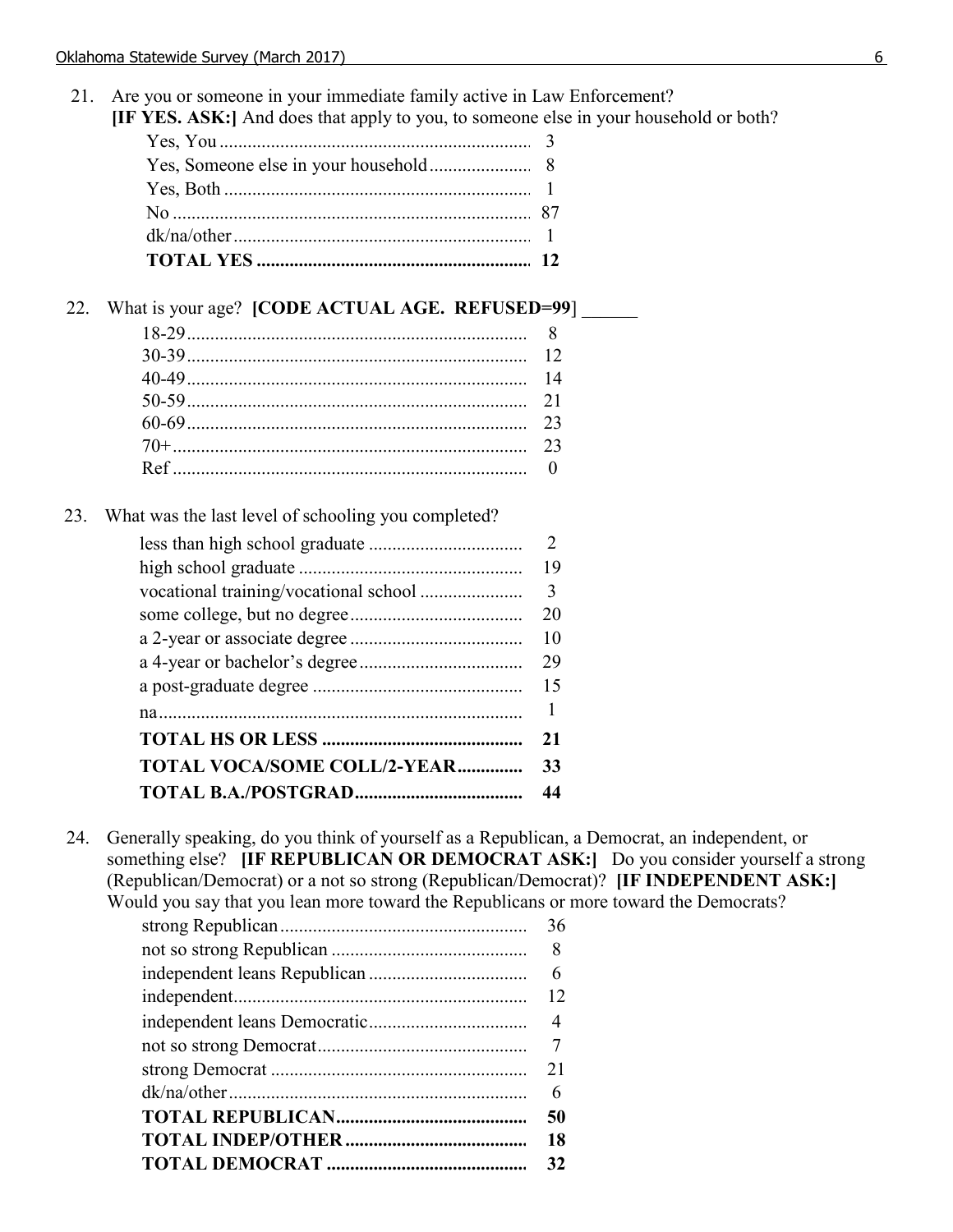Party Registration (from voter file):

25. Do you consider yourself very liberal, somewhat liberal, moderate, somewhat conservative or very conservative? **[IF MODERATE, ASK:**] Do you tend to lean toward the liberal or conservative side?

| 8              |
|----------------|
| 3              |
| 22             |
|                |
| 19             |
|                |
| $\overline{4}$ |
| 20             |
| 26             |
| 54             |

26. Are you black, white, Hispanic, Asian, Native American or some other race?

27. In which of the following ranges does your family income fall? **[READ LIST]**

28. What is your zip code?

Thank you for answering these questions.